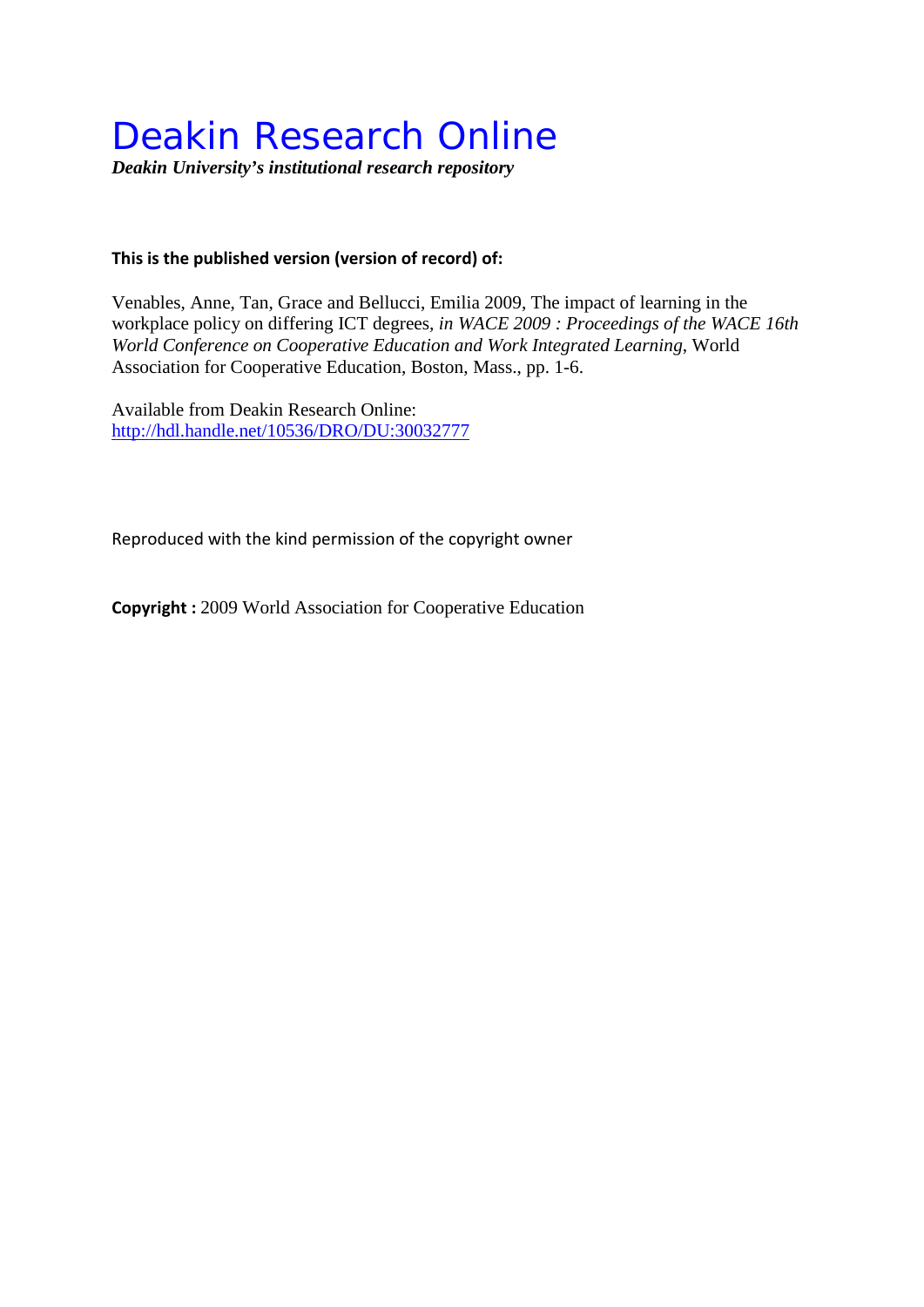# **The impact of Learning in the Workplace Policy on differing ICT degrees**

# **Anne Venables, Grace Tan & Emilia Bellucci Victoria University, Melbourne, Australia**

# **Abstract**

At Victoria University, the release of a new Learning in the Workplace and Community (LiWC) policy has been introduced to ensure that graduates are job and career ready. The policy underlines the importance of workplace contextual learning in all course deliveries and is scheduled for progressive implementation by 2010. For each degree, the policy mandates that a minimum of 25% of program content and assessment must be related to work integrated learning.

Compliance with the 25% shift poses significant challenges for its implementation upon all undergraduate programs since the policy is expected to impact upon program structures, unit deliveries, assessment practices, and course administrations. In particular, there has been an extensive review of existing approaches to learning and teaching in the programs that deliver information and communications technology (ICT) degrees across business and science faculties. This paper describes the current Bachelor of Science in Computer Science and Bachelor of Business in Information Systems programs identifying similarities and differences between the two offerings with respect to their learning in workplace components. It explores possible synergies between the two programs that could be capitalized upon to implement the LiWC policy and details the challenges to both faculties in mounting a coordinated response.

**Keywords:** course management; curriculum development; ICT education; workplace learning; Australia.

# **Introduction**

At Victoria University a new initiative has been launched in 2007 to ensure that all teaching programs "will create job ready and community aware graduates whose courses have at least 25% learning in the workplace, including opportunities for service learning in the community" (Aitken & Mitchell, 2007). Consequently, a new Learning in the Workplace and Community Policy (LiWC) specifies that a minimum of 25% of program content and assessment in all deliveries must be related to work integrated learning. Realizing this policy poses significant challenges for the two faculties which offer ICT degrees at Victoria University.

There are many different ICT disciplines, including computer engineering, computer science, software engineering and business information systems, to name but a few. Each ICT undergraduate degree has a particular focus; for instance, Information Systems (IS) is interested in how computers and information flows are employed in business whereas Computer Science (CS) studies are in the development of skills for designing and imple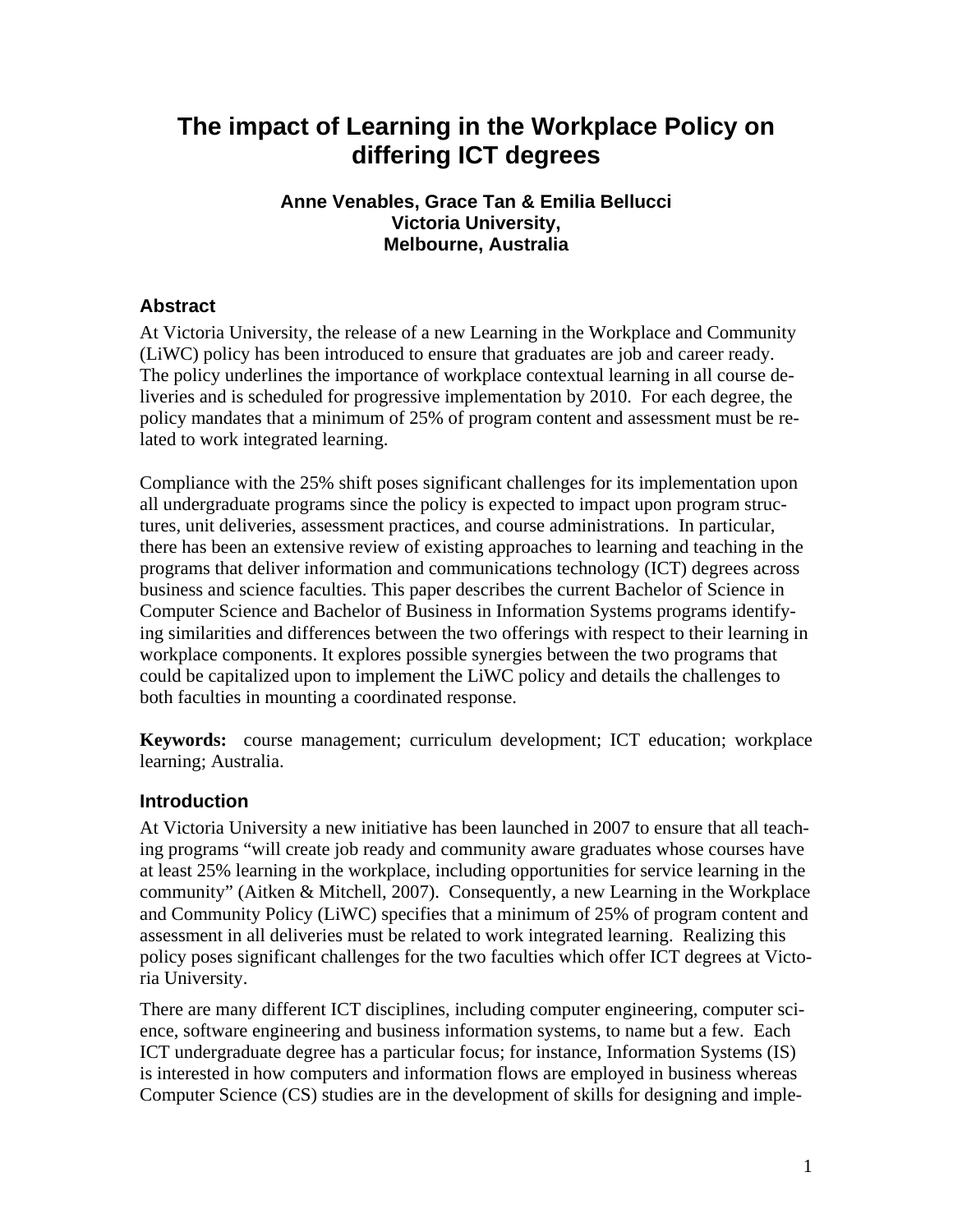menting software and in how computing problems are solved (ACM, 2005; ACS, 2003). At Victoria University, the IS and CS undergraduate programs are offered by two different operational units: the Business & Law and the Health, Engineering & Science faculties respectively, each with their own distinct underlying philosophy.

In implementing the LiWC policy, there is a need to explore common goals and possible synergies between all ICT programs, to achieve the best possible learning in the workplace outcomes for students through the sharing of ideas and resources. For a dialogue to commence between the two faculties, an examination of Table 1 identifies the similarities and differences between the current offerings. Both programs are comprised of 24 units of study with an existing, albeit different, work-integrated learning components. Importantly, in each case, the LiWC component fails to meet the mandated 25% requirement. To meet the LiWC policy shortfall, a discussion to identify suitable approaches for a cross-faculty coordinated response is detailed below.

| <b>ICT Degree Programs</b>                  |                                                                                                                                        |                                                                                                                                |  |
|---------------------------------------------|----------------------------------------------------------------------------------------------------------------------------------------|--------------------------------------------------------------------------------------------------------------------------------|--|
| <b>Faculty</b>                              | Business & Law                                                                                                                         | Health, Engineering & Science                                                                                                  |  |
| <b>Degree</b>                               | Bachelor of Business in Information Sys-<br>tems                                                                                       | Bachelor of Science in Computer Science                                                                                        |  |
| <b>Duration</b>                             | 3 years full time                                                                                                                      | 3 years full time                                                                                                              |  |
| <b>Structure</b>                            | 24 units of study:<br>7 core units of business studies<br>7 IS specialization units<br>7 electives<br>3 professional development units | 24 units of study:<br>$1st$ year: 6 core + 2 electives<br>$2nd$ year: 1 core + 7 electives<br>$3rd$ year: 3 core + 5 electives |  |
| LiWC<br>component                           | Compulsory: I unit industry project<br>Optional: Year long co-operative learning<br>equivalent to 2 electives                          | Compulsory: 3 units of industry project                                                                                        |  |
| LiWC %                                      | Compulsory: 4%<br>Compulsory + Optional: $12.5\%$                                                                                      | Compulsory: 12.5%                                                                                                              |  |
| <b>Professional</b><br><b>Accreditation</b> | Yes<br><b>Australian Computer Society</b>                                                                                              | Yes<br><b>Australian Computer Society</b>                                                                                      |  |

Table 1: Similarities and differences between the IS and CS degrees at Victoria University

# **Approaches to comply with the LiWC policy**

In an extensive review of cooperative education literature, Calway (2006) identifies several generic models of work-integrated learning practice. Most relevant for ICT degrees are the practices of work-based contextual learning, industry projects, internships and cooperative education. Of these approaches, work-based contextual learning adopts a more holistic approach as within every unit of study there is situated some component of workrelated content and assessment whereas projects, internships and cooperative education segregate the work-related content from the traditional academic study. The following sections discuss the appropriateness of a holistic versus a segregated approach to the en-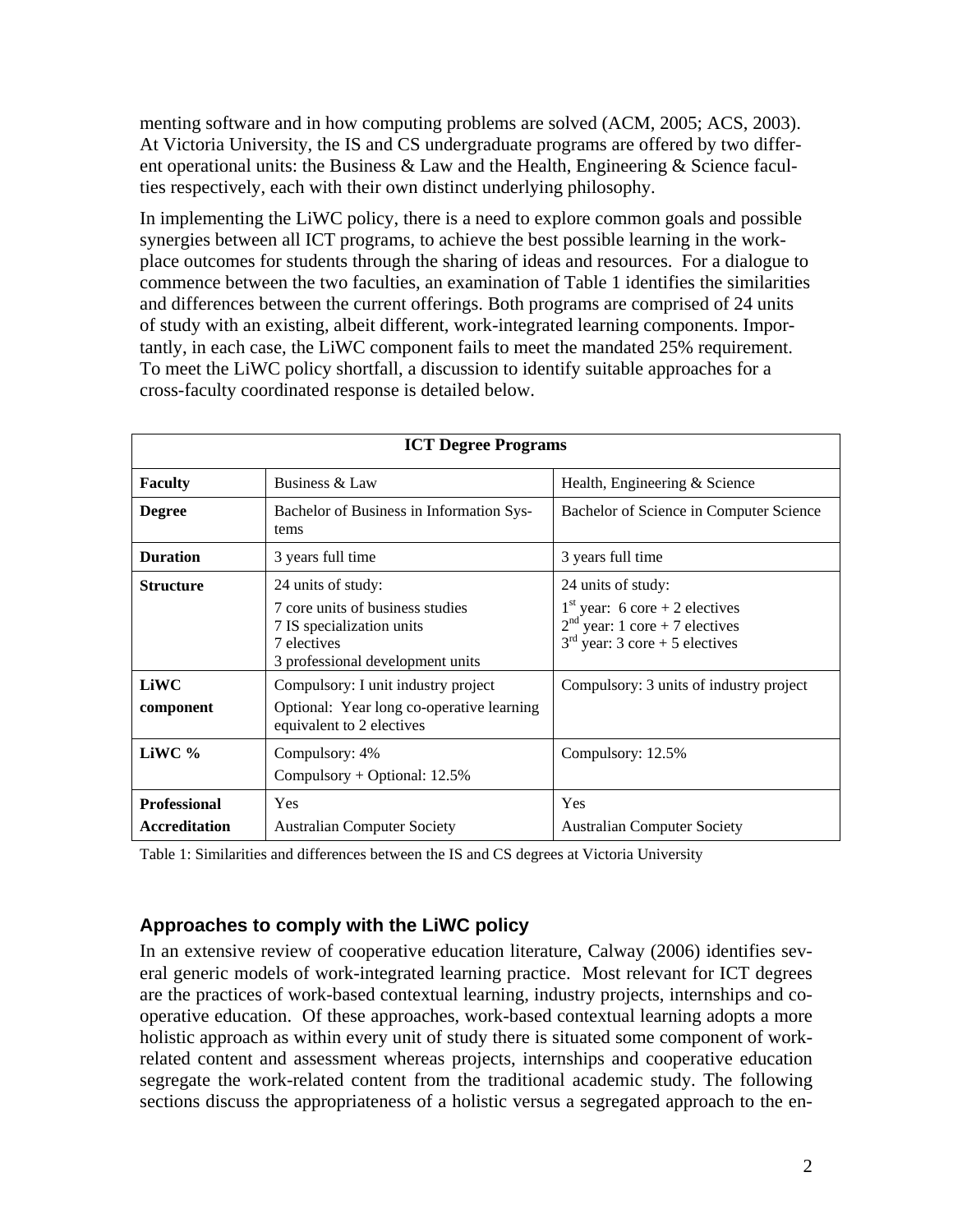actment of the LiWC policy within the two programs mentioned above. The discussion is influenced by the different perspectives taken by IS and CS disciplines respectively, with a search for a common view to find appropriate strategies for implementation of the policy.

# Holistic Approach

The holistic approach demands and relies on every unit of study to incorporate at least 25% of the content and assessment to work-based contextual learning. The advantage of this strategy is that all staff are equally responsible for the delivery and assessment of work-based learning. However, the challenges of this approach are many. For instance, this approach naturally lends itself to contextualized work-based learning rather than more authentic workplace experiences gained in industry projects and cooperative programs. As well, there may be units where work-based contextual learning may be difficult and even inappropriate to achieve in units such as in pure mathematics electives found in the CS program. More broadly, there needs to be a mapping of program structure versus work-based learning for a smooth integration of LiWC learning objectives as there are issues of accountability in ensuring that each unit, irrespective of being a core or elective, is LiWC compliant. In particular, further difficulties arise for the IS program which is reliant upon much content taught by colleagues in business studies. Therefore in all cases, a great degree of cooperation and commitment is needed from all staff in adopting this approach.

To overcome some of these difficulties, there is an alternative holistic approach whereby some units make a greater contribution than others towards the LiWC compliance. While there is a requirement that all units contribute to some degree of the work-based learning in the program, it is imperative that the accumulating total of all units account for 25%. Again, this requirement underlines the necessity for program mapping. Alternatively, by taking a segmented approach and using dedicated work-related components, there are several possible ways for a program to be LiWC compliant and capitalize upon different modes of delivery. The various strategies of applying the segmented approach are explored below.

# An Incremental Approach

Firstly, by incrementally introducing work-based learning across all three-year levels, this strategy introduces one LiWC unit in the first year, two units in the second year, culminating with three units of the third year; this adds to 6 out of 24 units, thus complying with the mandated 25% LiWC requirement. The advantage of this strategy is that students are oriented early in their degree to workplace learning practice and they are able to progressively build upon these experiences throughout their program. As well, only a select number of staff need expertise in work-related delivery and assessment. The challenge of this approach for both CS and IS programs is in ensuring that suitable core units of study are selected to build appropriate work-related learning experiences at both introductory through to advanced levels.

# A Fixed Term Approach

Secondly, the arrangement of the work-based components can be made into a block structure. This structure can be accommodated by sacrificing academic content to enable pro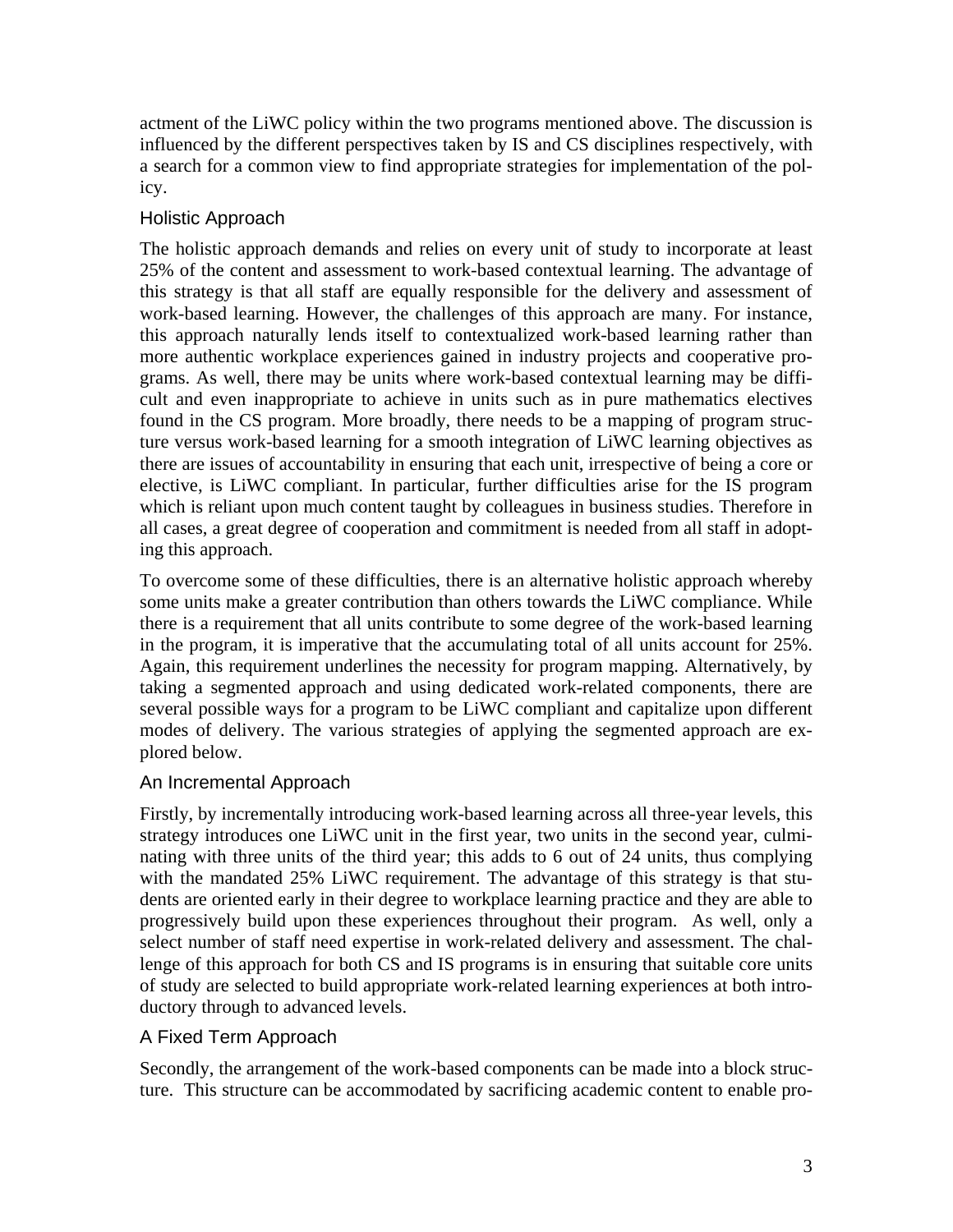ject-based learning or by extending the program duration. In the first instance, a reduction in the number of academic units can be made by freeing up 6 elective units for workplace learning with the advantage being the retention of the 3-year program duration. In this case, the major challenge for both ICT programs is the identification of suitable electives for pruning, so as not to sacrifice intellectual rigor and professional accreditation. This is particularly critical for the IS program where up to 6 of their available 7 electives will need to become LiWC units, thereby reducing the current flexibility for students to pursue specializations.

Alternatively, an extension in duration of the program allows for the addition of a block LiWC component where the original academic content is retained. Ideally, the additional block could compliment the existing work-based units in the ICT programs so that together these units add to the LiWC commitment. In both strategies, there are challenges in developing suitable assessment for the LiWC block component as well as the possible need for administrative support.

# **Discussion**

Before arriving at a coordinated response, each ICT discipline reviewed the possible approaches and assessed the feasibility of adoption in their own context. Table 2 summarizes this assessment. Notice that a fixed term approach that maintains the 3-year degree duration was ruled by IS as unachievable since it is not practicable to sacrifice up to 6 elective units to accommodate a dedicated LiWC component. For the CS program this is not as great an issue as there are currently 3 LiWC units of study in the program structure, necessitating an overall substitution of only 3 electives. Implementation of either version of the holistic approach relies heavily upon the goodwill, esprit de corps and teaching commitment of all academic staff to the successful adoption of the LiWC policy. This may not be the given state of affairs. Furthermore in both disciplines, the holistic approach cannot be immediately realized without considerable units of study review and program mapping to ensure LiWC compliance.

|                        | <b>Information Systems</b> | <b>Computer Science</b> |
|------------------------|----------------------------|-------------------------|
| <b>Holistic</b>        |                            | 7                       |
| Equal unit weighting   |                            |                         |
| <b>Holistic</b>        |                            | 7                       |
| Unequal unit weighting |                            |                         |
| Incremental            |                            |                         |
| $1 + 2 + 3$ units      |                            |                         |
| <b>Fixed term</b>      | ×                          |                         |
| 3 year duration        |                            |                         |
| <b>Fixed term</b>      |                            |                         |
| Extended duration      |                            |                         |

Table 2: Summary of assessments of differing LiWC compliance strategies. Note:  $\checkmark$  signifies possible approach adoption,  $\times$  indicates an inappropriate choice and **?** shows the need for considerable degree revamping and effort to adopt the approach.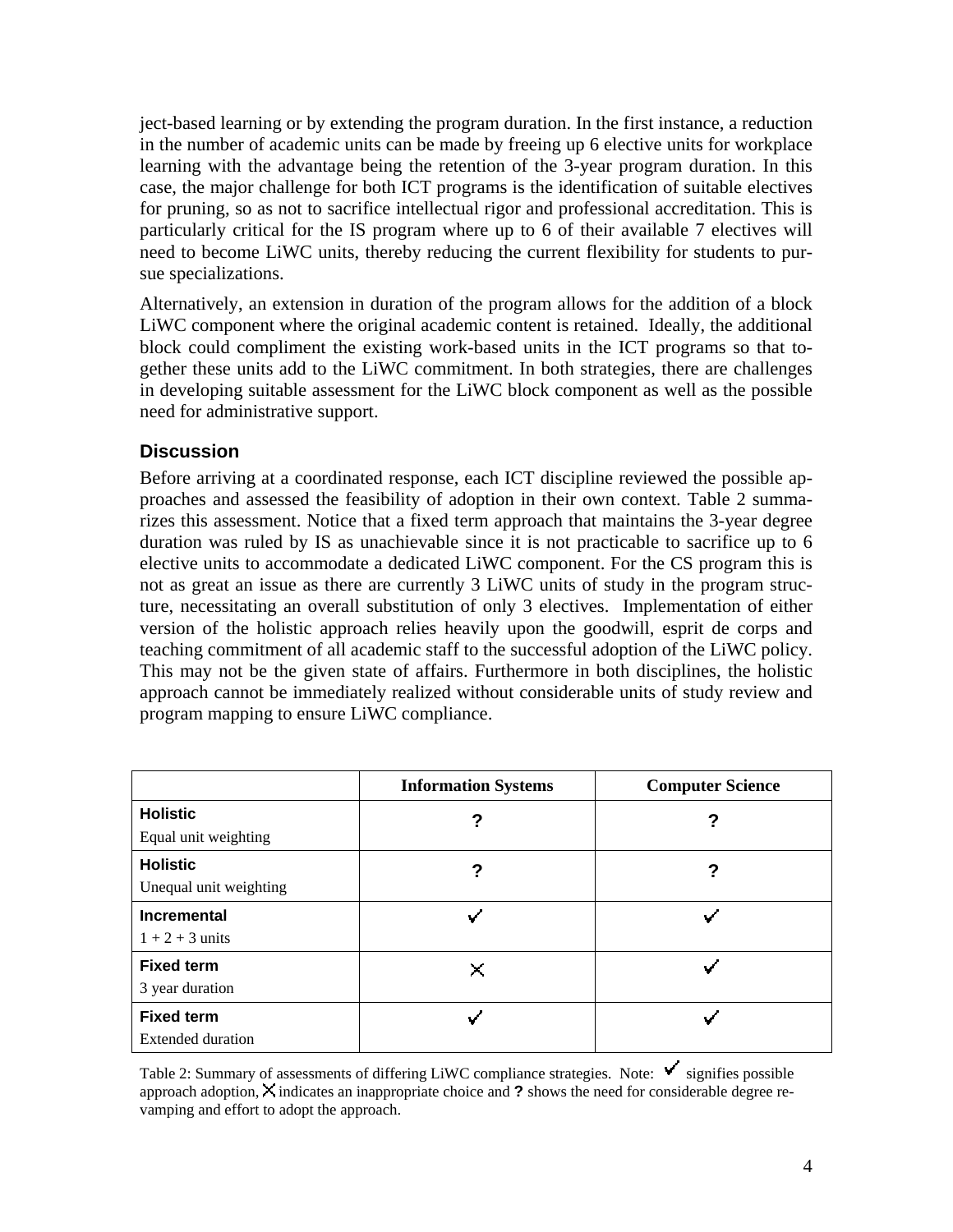Of the possible approaches, only the incremental strategy and the fixed term extended duration approach are feasible to both disciplines. As applied over the 3 years, the incremental strategy allows for different modes of workplace learning to occur. For instance, students may be exposed to contextual workplace learning with broad community projects in their first year, industry problems in their second year and a final-year IT industry project. From an administrative viewpoint, such an approach allows for the retention of most of the original program structure and academic content without the need for major program upheaval as LiWC demands are placed on limited numbers of staff committed to teaching these units.

Similarly, maintenance of academic content and the inclusion of an additional LiWC component is most easily accommodated by the fixed term approach with an extended program duration. The time extension allows for the inclusion of a variety of workplace experiences, possibly an internship or cooperative education component. There is an argument that only an authentic workplace can provide "on-the-job experiences to students prior to graduation" (Carpenter, 2003, p. 201), where they can be exposed to technical and business mentoring and current industry practices (Calway, 2006; Trigwell & Reid, 1998). As the traditional IS program already offers an optional cooperative education year, there are established mechanisms for administration and assessment support. Typically, students participate in 12 months of relevant paid professional full-time work, which is negotiated, approved and facilitated by a placement coordinator. Thus, if the fixed term, extended duration approach is adopted by both disciplines, IS will need to make the cooperative year a compulsory component of their program. However for CS, such experiences are lacking in the current program and one possible solution is to share the current IS administrative support to effect the placement of a compulsory cooperative learning experience for CS students.

# **Conclusions**

This paper has discovered two possible strategies to implement the LiWC policy in differing ICT degrees where the motivation has been to affect the best possible workplace learning outcomes for students. It sets the foundation for a possible cross-faculty coordinated response where economies of scale through the sharing of limited resources can occur. The choice of the most appropriate strategy requires careful consideration of several issues including: current program structures, administration costs, program duration, unit deliveries, assessment practices, industry alliances, professional accreditation requirements, and concerns of local students and international students. A detailed discussion of these issues and their impact on the CS program can be found in Venables  $\&$  Tan (2009). Ultimately, the decision of the most appropriate strategy is one for each operational unit where the local impact can be best assessed.

# **References**

ACS – The Australian Computer Society. (2003). *Accreditation of Courses at the Professional Level – Guidelines for Applicants*. ISBN 0909925 64 X.

ACM, (September 2005). *Computing Curricula 2005: The Overview Report. A Volume of the Computing Curricula Series*. ISBN: 1-59593-359-X.